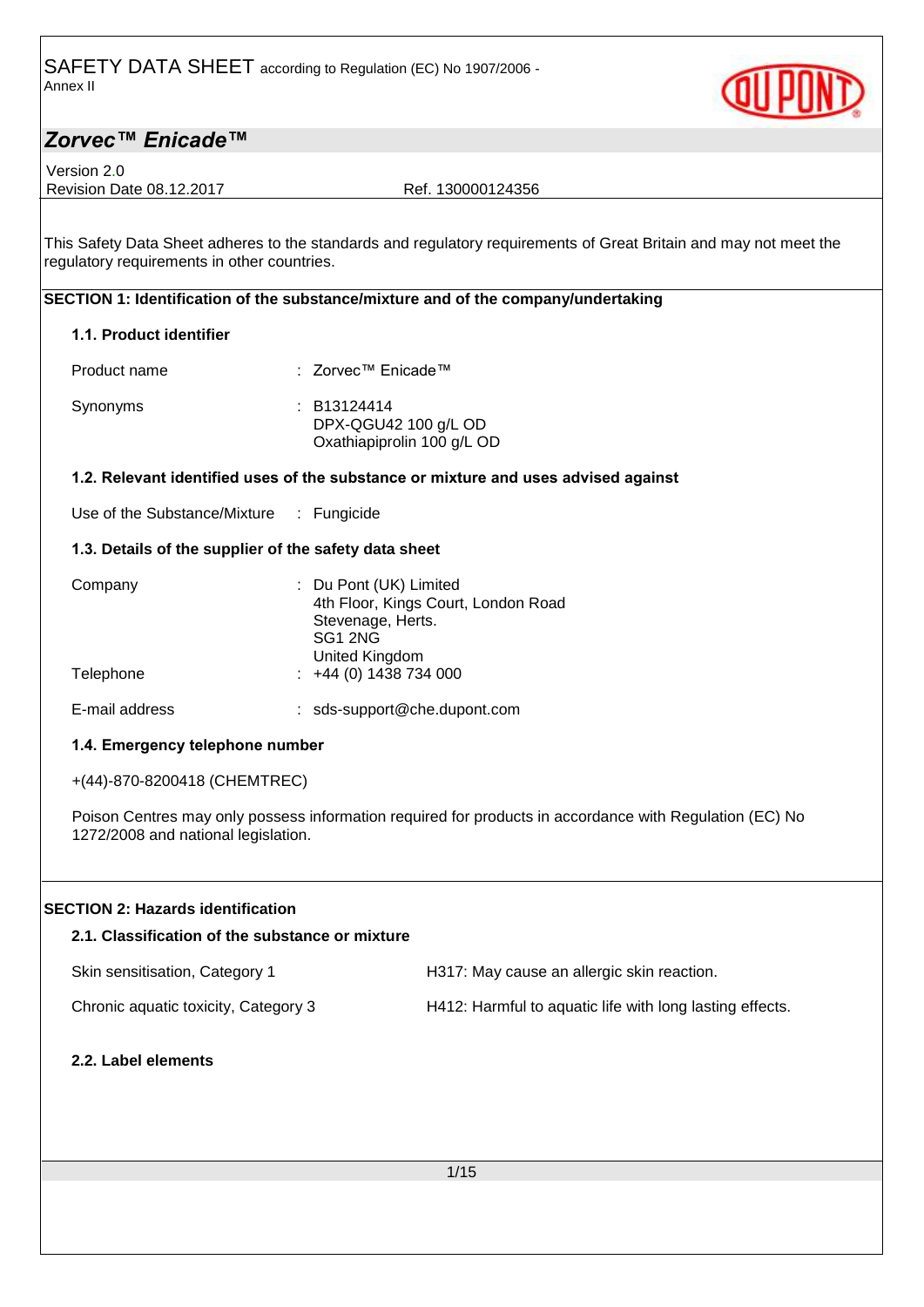

| Version 2.0<br>Revision Date 08.12.2017                                                       | Ref. 130000124356                                                                                                                                                                                                                                                                                                                                                                                                                                                                                                      |                                 |
|-----------------------------------------------------------------------------------------------|------------------------------------------------------------------------------------------------------------------------------------------------------------------------------------------------------------------------------------------------------------------------------------------------------------------------------------------------------------------------------------------------------------------------------------------------------------------------------------------------------------------------|---------------------------------|
|                                                                                               |                                                                                                                                                                                                                                                                                                                                                                                                                                                                                                                        |                                 |
| Warning                                                                                       |                                                                                                                                                                                                                                                                                                                                                                                                                                                                                                                        |                                 |
| H317<br>H412                                                                                  | May cause an allergic skin reaction.<br>Harmful to aquatic life with long lasting effects.                                                                                                                                                                                                                                                                                                                                                                                                                             |                                 |
| Special labelling of certain<br>substances and mixtures                                       | EUH401 To avoid risks to human health and the environment, comply with the<br>instructions for use.                                                                                                                                                                                                                                                                                                                                                                                                                    |                                 |
| P <sub>261</sub><br>P280<br>P302 + P352<br>P333 + P313<br>P363<br>P391<br>P501<br>P501        | Avoid breathing vapours or spray.<br>Wear protective gloves/ protective clothing.<br>IF ON SKIN: Wash with plenty of soap and water.<br>If skin irritation or rash occurs: Get medical advice/attention.<br>Wash contaminated clothing before reuse.<br>Collect spillage.<br>Dispose of contents to an approved incineration plant in accordance with local,<br>regional and national legislations.<br>Dispose of container to a waste disposal plant in accordance with local,<br>regional and national legislations. |                                 |
| SP <sub>1</sub><br>SPe <sub>3</sub>                                                           | Do not contaminate water with the product or its container (Do not clean<br>application equipment near surface water/Avoid contamination via drains from<br>farmyards and roads).<br>To protect aquatic organisms respect an unsprayed buffer zone to surface                                                                                                                                                                                                                                                          |                                 |
| SPe <sub>8</sub>                                                                              | water bodies. Refer to the label to know the distance.<br>Dangerous to bees. Refer to the label to know the recommendation.                                                                                                                                                                                                                                                                                                                                                                                            |                                 |
| 2.3. Other hazards                                                                            |                                                                                                                                                                                                                                                                                                                                                                                                                                                                                                                        |                                 |
|                                                                                               | This mixture contains no substance considered to be persistent, bioaccumulating and toxic (PBT).<br>This mixture contains no substance considered to be very persistent and very bioaccumulating (vPvB).                                                                                                                                                                                                                                                                                                               |                                 |
| <b>SECTION 3: Composition/information on ingredients</b><br>3.1. Substances<br>Not applicable |                                                                                                                                                                                                                                                                                                                                                                                                                                                                                                                        |                                 |
| 3.2. Mixtures<br><b>Registration number</b>                                                   | <b>Classification according to</b><br><b>Regulation (EU) 1272/2008 (CLP)</b>                                                                                                                                                                                                                                                                                                                                                                                                                                           | <b>Concentration</b><br>(% w/w) |
|                                                                                               | 2/15                                                                                                                                                                                                                                                                                                                                                                                                                                                                                                                   |                                 |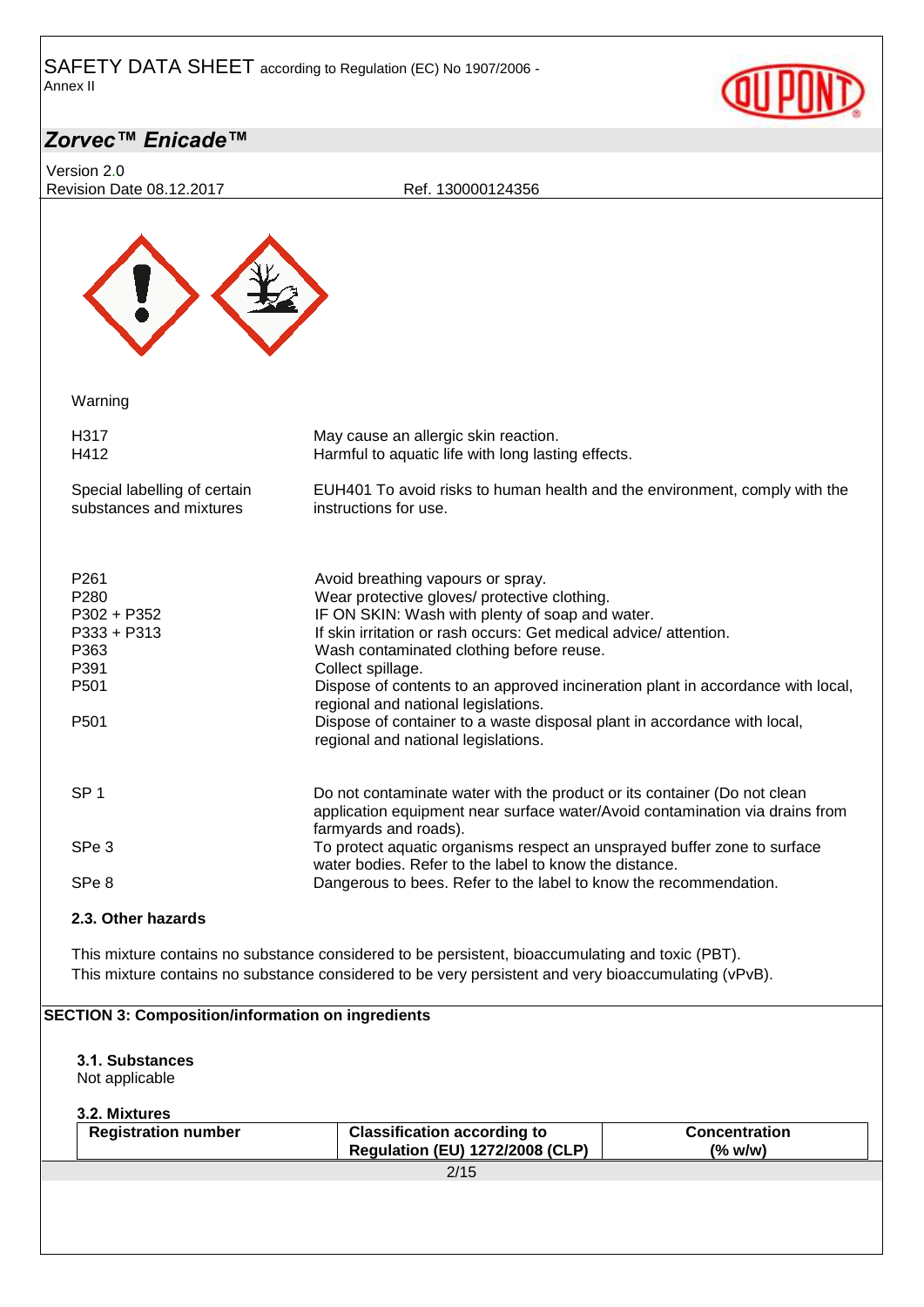Version 2.0

Revision Date 08.12.2017 Ref. 130000124356

#### **Oxathiapiprolin (CAS-No.1003318-67-9) (M-Factor : 1[Acute] 1[Chronic])**

| Aquatic Acute 1; H400<br>Aquatic Chronic 1; H410 | 10.2 % |
|--------------------------------------------------|--------|
|--------------------------------------------------|--------|

The above products are compliant to REACH registration obligations; Registration number(s) may not be provided because substance(s) are exempted, not yet registered under REACH or are registered under another regulatory process (biocide uses, plant protection products), etc.

For the full text of the H-Statements mentioned in this Section, see Section 16.

#### **SECTION 4: First aid measures**

## 3/15 **4.1. Description of first aid measures** General advice : Never give anything by mouth to an unconscious person. For specialist advice physicians should contact the National Poisons Information Service: Tel. 111 for England and Wales and Tel. 08454 24 24 24 for Scotland. Inhalation : Move to fresh air. Consult a physician after significant exposure. Artificial respiration and/or oxygen may be necessary. Skin contact **in the Contaminated clothing and shoes immediately.** Wash off immediately with soap and plenty of water. In the case of skin irritation or allergic reactions see a physician. Wash contaminated clothing before re-use. Eye contact **in the state of the state of the state of the state of the state of the state of the state of the state of the state of the state of the state of the state of the state of the state of the state of the state o** gently with water for 15-20 minutes. If eye irritation persists, consult a specialist. Ingestion : Call a physician or poison control centre immediately. Do not induce vomiting without medical advice. If victim is conscious: Rinse mouth with water. Drink 1 or 2 glasses of water. **4.2. Most important symptoms and effects, both acute and delayed** Symptoms : No cases of human intoxication are known and the symptoms of experimental intoxication are not known. **4.3. Indication of any immediate medical attention and special treatment needed** Treatment **in the Community Community** Treat symptomatically. **SECTION 5: Firefighting measures 5.1. Extinguishing media** Suitable extinguishing media : Water spray, Dry chemical, Foam, Carbon dioxide (CO2)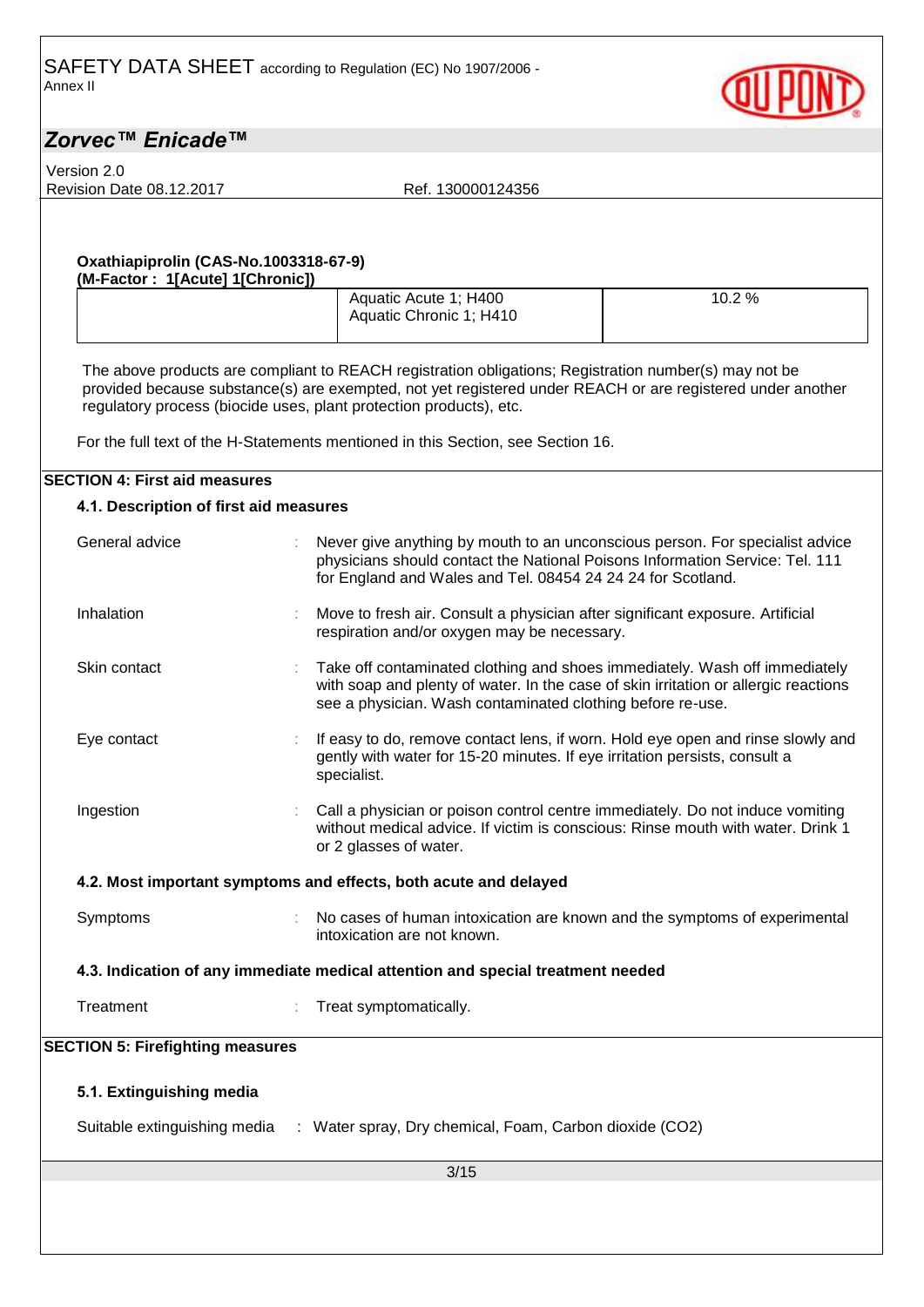

| Version 2.0<br>Revision Date 08.12.2017                              | Ref. 130000124356                                                                                                                                                                                                                                                                                                                                                                                                                                                                                                                                                                                                                                                 |
|----------------------------------------------------------------------|-------------------------------------------------------------------------------------------------------------------------------------------------------------------------------------------------------------------------------------------------------------------------------------------------------------------------------------------------------------------------------------------------------------------------------------------------------------------------------------------------------------------------------------------------------------------------------------------------------------------------------------------------------------------|
|                                                                      |                                                                                                                                                                                                                                                                                                                                                                                                                                                                                                                                                                                                                                                                   |
| Extinguishing media which<br>shall not be used for safety<br>reasons | : High volume water jet, (contamination risk)                                                                                                                                                                                                                                                                                                                                                                                                                                                                                                                                                                                                                     |
|                                                                      | 5.2. Special hazards arising from the substance or mixture                                                                                                                                                                                                                                                                                                                                                                                                                                                                                                                                                                                                        |
| Specific hazards during<br>firefighting                              | : Hazardous decomposition products formed under fire conditions. Carbon<br>dioxide (CO2) Nitrogen oxides (NOx)                                                                                                                                                                                                                                                                                                                                                                                                                                                                                                                                                    |
| 5.3. Advice for firefighters                                         |                                                                                                                                                                                                                                                                                                                                                                                                                                                                                                                                                                                                                                                                   |
| Special protective equipment<br>for firefighters                     | : Wear full protective clothing and self-contained breathing apparatus.                                                                                                                                                                                                                                                                                                                                                                                                                                                                                                                                                                                           |
| Further information                                                  | Prevent fire extinguishing water from contaminating surface water or the ground<br>water system. Collect contaminated fire extinguishing water separately. This<br>must not be discharged into drains. Fire residues and contaminated fire<br>extinguishing water must be disposed of in accordance with local regulations.                                                                                                                                                                                                                                                                                                                                       |
|                                                                      | : (on small fires) If area is heavily exposed to fire and if conditions permit, let fire<br>burn itself out since water may increase the area contaminated. Cool<br>containers/tanks with water spray.                                                                                                                                                                                                                                                                                                                                                                                                                                                            |
| <b>SECTION 6: Accidental release measures</b>                        |                                                                                                                                                                                                                                                                                                                                                                                                                                                                                                                                                                                                                                                                   |
|                                                                      | 6.1. Personal precautions, protective equipment and emergency procedures                                                                                                                                                                                                                                                                                                                                                                                                                                                                                                                                                                                          |
| Personal precautions                                                 | : Control access to area. Keep people away from and upwind of spill/leak. Avoid<br>dust formation. Avoid breathing dust. Use personal protective equipment. Refer<br>to protective measures listed in sections 7 and 8.                                                                                                                                                                                                                                                                                                                                                                                                                                           |
| 6.2. Environmental precautions                                       |                                                                                                                                                                                                                                                                                                                                                                                                                                                                                                                                                                                                                                                                   |
| Environmental precautions                                            | Use appropriate container to avoid environmental contamination. Prevent<br>further leakage or spillage if safe to do so. Do not flush into surface water or<br>sanitary sewer system. Do not allow material to contaminate ground water<br>system. Local authorities should be advised if significant spillages cannot be<br>contained. If the spill area is porous, the contaminated material must be<br>collected for subsequent treatment or disposal. If the product contaminates<br>rivers and lakes or drains inform respective authorities.                                                                                                                |
|                                                                      | 6.3. Methods and materials for containment and cleaning up                                                                                                                                                                                                                                                                                                                                                                                                                                                                                                                                                                                                        |
| Methods for cleaning up                                              | : Clean-up methods - small spillage Soak up with inert absorbent material.<br>Sweep up or vacuum up spillage and collect in suitable container for disposal.<br>Clean-up methods - large spillage Prevent further leakage or spillage. Contain<br>spillage, soak up with non-combustible absorbent material, (e.g. sand, earth,<br>diatomaceous earth, vermiculite) and transfer to a container for disposal<br>according to local / national regulations (see section 13). Large spills should be<br>collected mechanically (remove by pumping) for disposal. Collect leaking liquid<br>in sealable (metal/plastic) containers. Collect and contain contaminated |
|                                                                      | 4/15                                                                                                                                                                                                                                                                                                                                                                                                                                                                                                                                                                                                                                                              |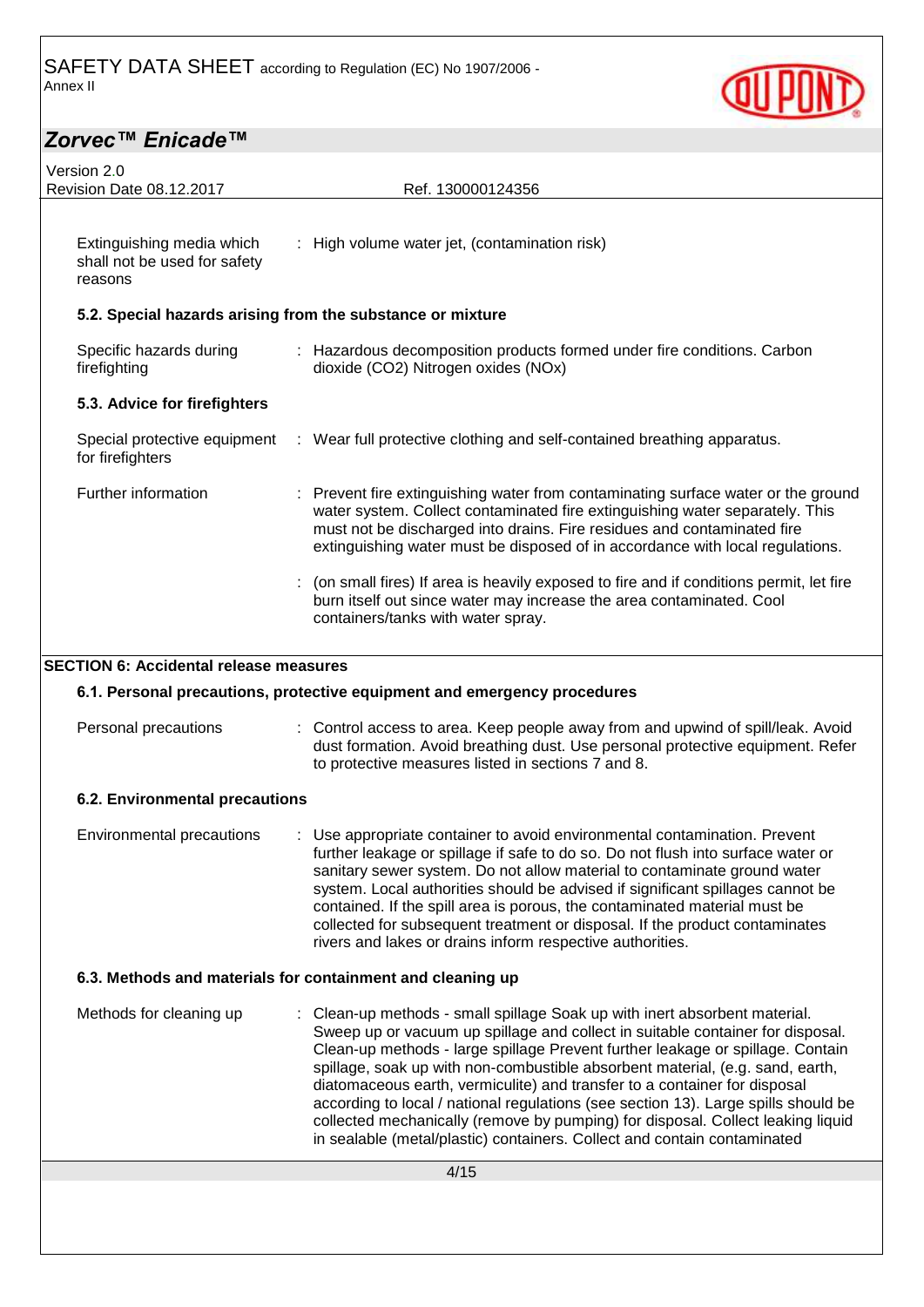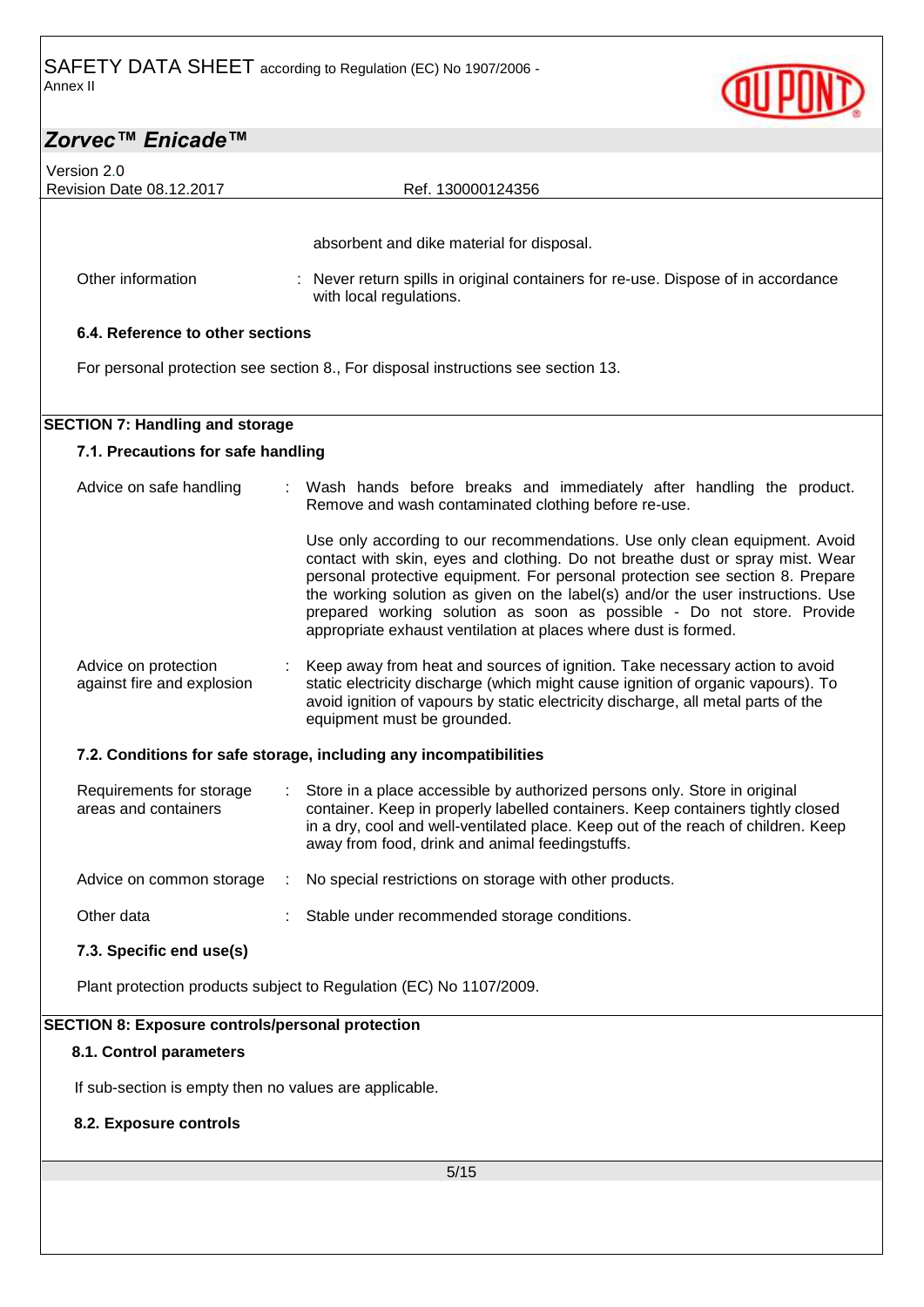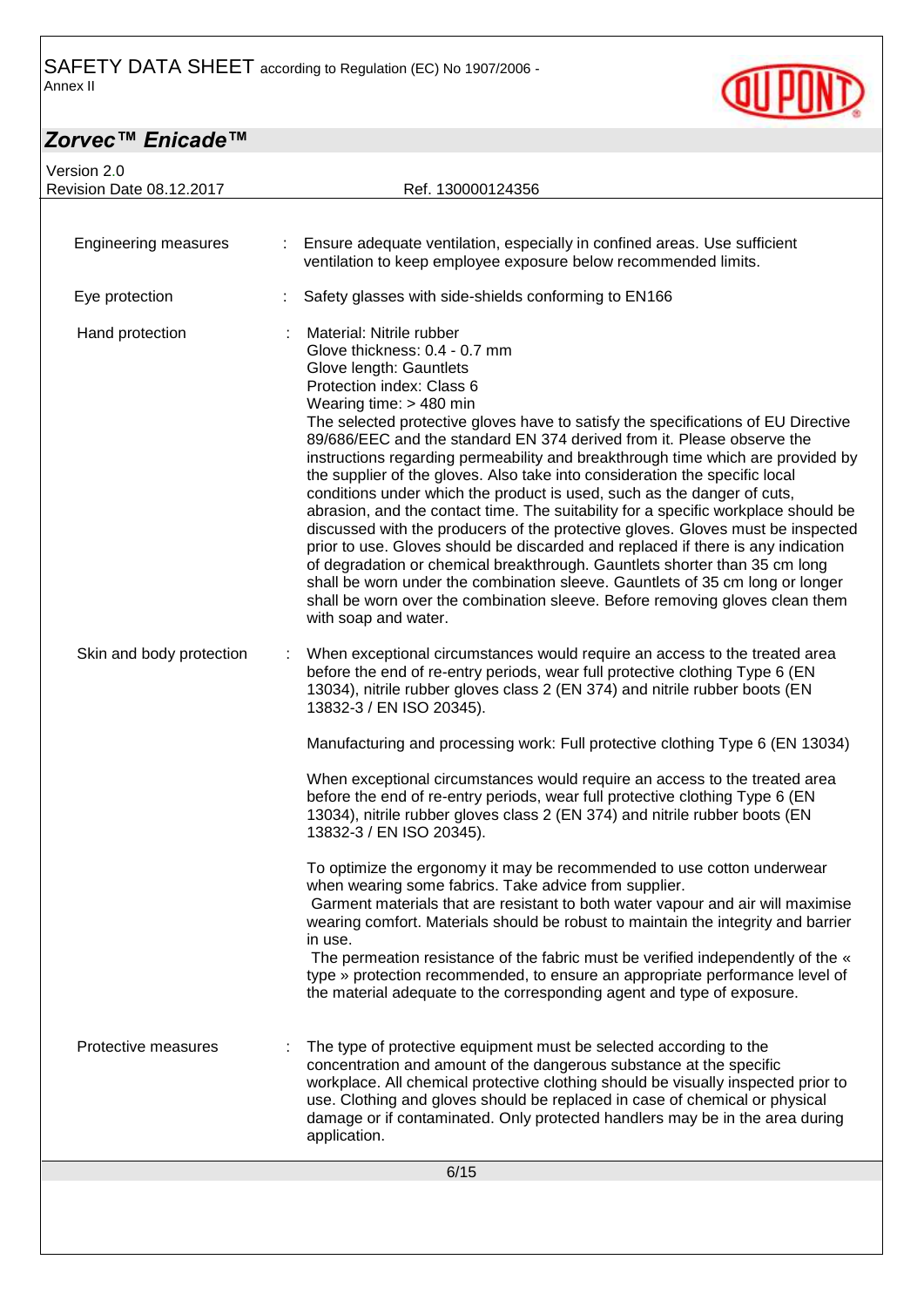Version 2.0

Revision Date 08.12.2017 Ref. 130000124356

Hygiene measures : Handle in accordance with good industrial hygiene and safety practice. Regular cleaning of equipment, work area and clothing. Keep working clothes separately. Contaminated work clothing should not be allowed out of the workplace. Wash hands and face before breaks and immediately after handling the product. Remove clothing/PPE immediately if material gets inside. For environmental protection remove and wash all contaminated protective equipment before re-use. Dispose of rinse water in accordance with local and national regulations. Respiratory protection : Manufacturing and processing work: Half mask with a particle filter FFP1 (EN149)

### Mixer and loaders must wear: Half mask with a particle filter FFP1 (EN149)

### **SECTION 9: Physical and chemical properties**

|                                                    | 9.1. Information on basic physical and chemical properties |  |
|----------------------------------------------------|------------------------------------------------------------|--|
| Form                                               | : liquid                                                   |  |
| Colour                                             | : off-white                                                |  |
| Odour                                              | : oily, characteristic                                     |  |
| <b>Odour Threshold</b>                             | : not determined                                           |  |
| pH                                                 | : 6.5 (1% solution in water)                               |  |
| Melting point/range                                | : Not available for this mixture.                          |  |
| Flash point                                        | : $> 80 °C$                                                |  |
| Flammability (solid, gas)                          | : The product is not flammable.                            |  |
| Thermal decomposition                              | : Not available for this mixture.                          |  |
| Auto-ignition temperature                          | : $335 °C$                                                 |  |
| Oxidizing properties                               | : The product is not oxidizing.                            |  |
| <b>Explosive properties</b>                        | : Not explosive                                            |  |
| Lower explosion limit/ Lower<br>flammability limit | : Not available for this mixture.                          |  |
| Upper explosion limit/ upper<br>flammability limit | : Not available for this mixture.                          |  |
| Vapour pressure                                    | : Not applicable                                           |  |
| 7/15                                               |                                                            |  |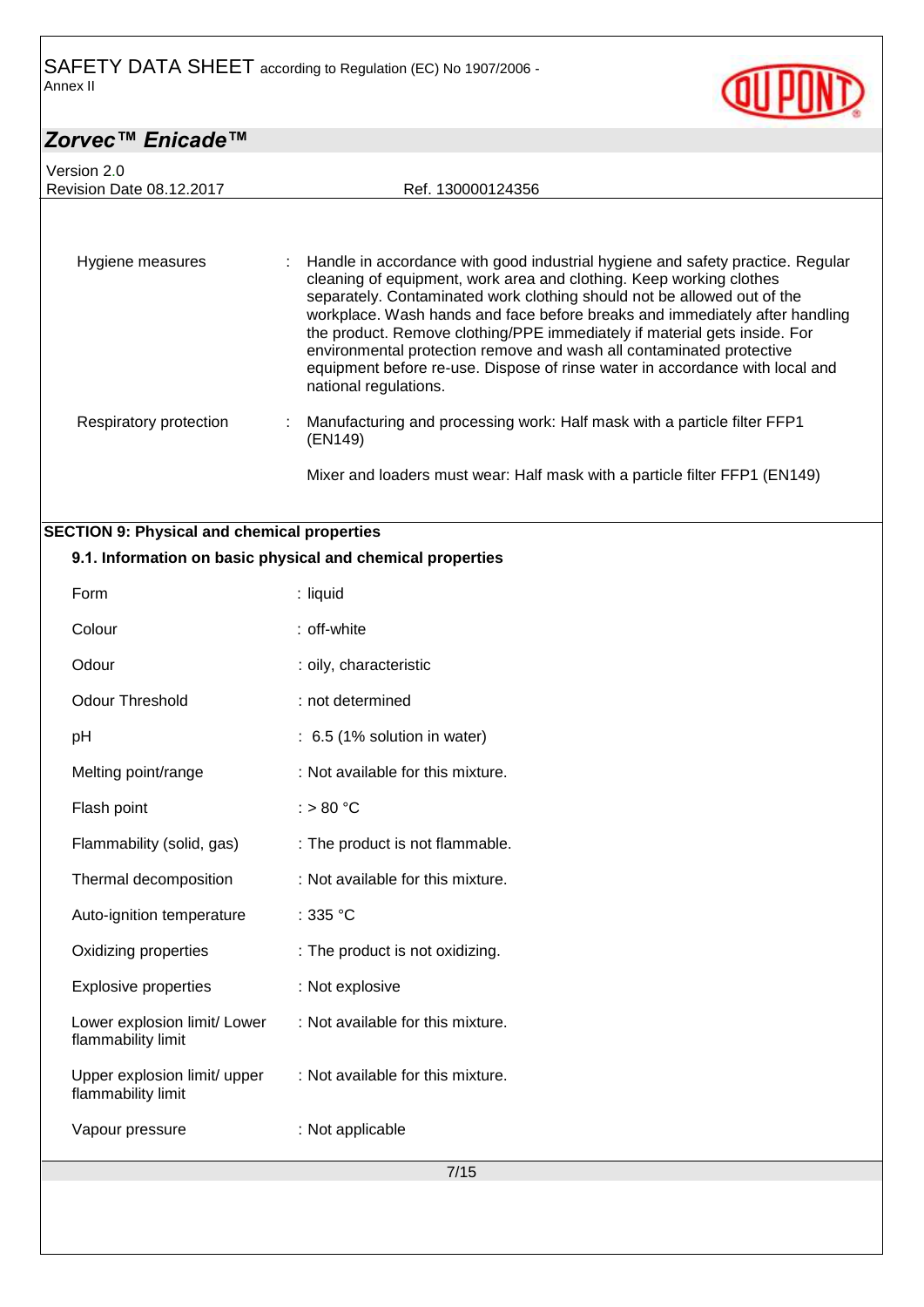

| Version 2.0<br>Revision Date 08.12.2017                       | Ref. 130000124356                                                                                                                                   |
|---------------------------------------------------------------|-----------------------------------------------------------------------------------------------------------------------------------------------------|
|                                                               |                                                                                                                                                     |
| Density                                                       | $: 0.99$ g/cm3                                                                                                                                      |
| Relative density                                              | : Not available for this mixture.                                                                                                                   |
| Water solubility                                              | : insoluble                                                                                                                                         |
| Partition coefficient: n-<br>octanol/water                    | : Not applicable                                                                                                                                    |
| Viscosity, dynamic                                            | : not determined                                                                                                                                    |
| Relative vapour density                                       | : Not applicable                                                                                                                                    |
| Evaporation rate                                              | : Not applicable                                                                                                                                    |
| 9.2. Other information                                        |                                                                                                                                                     |
|                                                               | Phys.-chem./other information : No other data to be specially mentioned.                                                                            |
| <b>SECTION 10: Stability and reactivity</b>                   |                                                                                                                                                     |
| 10.1. Reactivity                                              | : No hazards to be specially mentioned.                                                                                                             |
| 10.2. Chemical stability                                      | : The product is chemically stable under recommended conditions of storage, use<br>and temperature.                                                 |
| 10.3. Possibility of<br>hazardous reactions                   | : No dangerous reaction known under conditions of normal use. Polymerization<br>will not occur. No decomposition if stored and applied as directed. |
| 10.4. Conditions to avoid                                     | : To avoid thermal decomposition, do not overheat.                                                                                                  |
| 10.5. Incompatible materials                                  | : No materials to be especially mentioned.                                                                                                          |
| 10.6. Hazardous<br>decomposition products                     | No hazardous decomposition products are known.                                                                                                      |
| <b>SECTION 11: Toxicological information</b>                  |                                                                                                                                                     |
| 11.1. Information on toxicological effects                    |                                                                                                                                                     |
| Acute oral toxicity                                           |                                                                                                                                                     |
| LD50 / Rat : > 5,000 mg/kg<br>Method: OECD Test Guideline 425 | Information source: Internal study report (Data on the product itself)                                                                              |
| Acute inhalation toxicity                                     |                                                                                                                                                     |
| LC50 / Rat : $> 5.0$ mg/l                                     |                                                                                                                                                     |
|                                                               | 8/15                                                                                                                                                |
|                                                               |                                                                                                                                                     |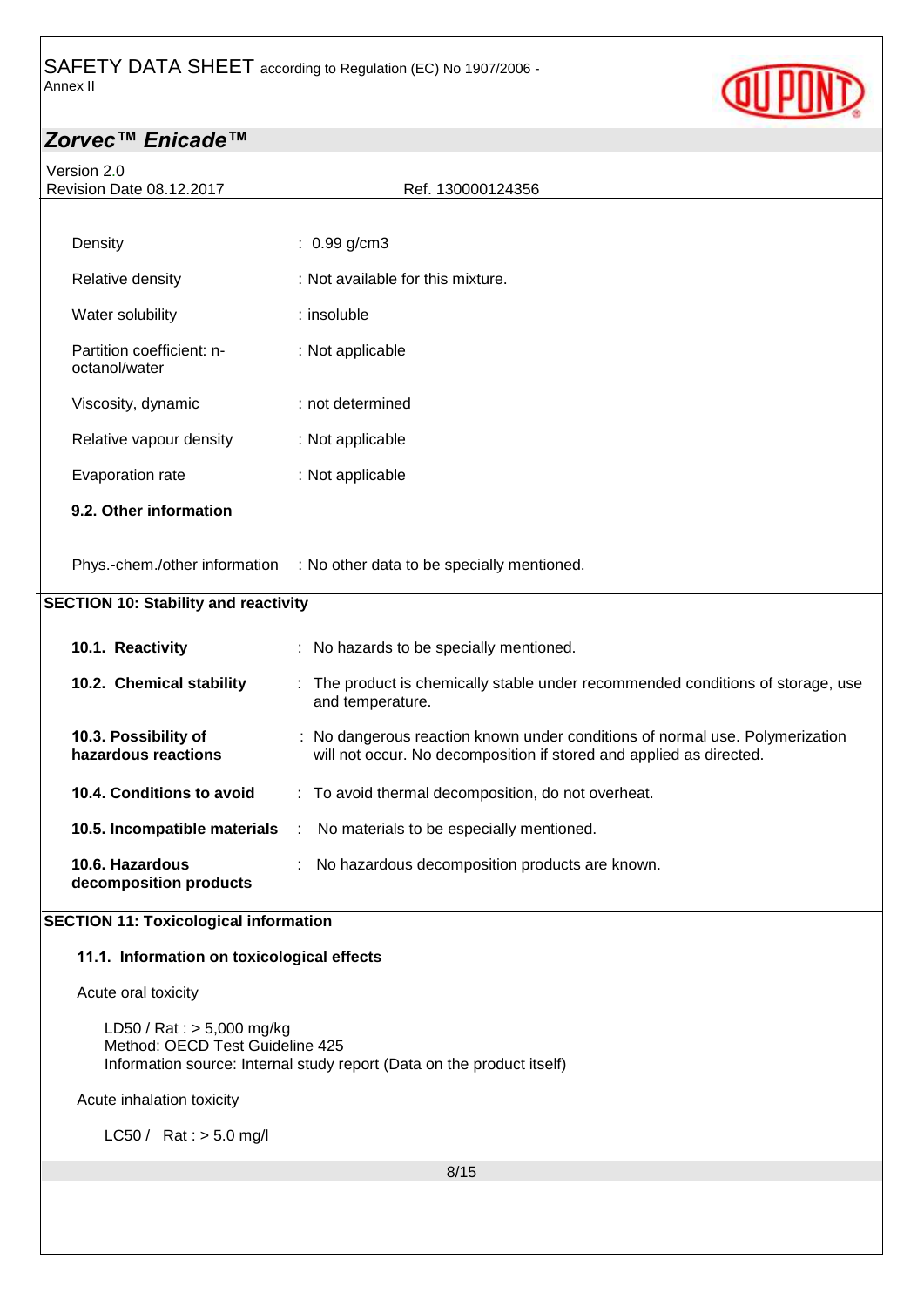

Version 2.0 Revision Date 08.12.2017 Ref. 130000124356

Method: OECD Test Guideline 403 Information source: Internal study report (Data on the product itself)

Acute dermal toxicity

LD50 / Rat : > 5,000 mg/kg Method: OECD Test Guideline 402 Information source: Internal study report (Data on the product itself)

Skin irritation

Rabbit Result: No skin irritation Method: OECD Test Guideline 404 Information source: Internal study report (Data on the product itself)

Eye irritation

Rabbit Result: No eye irritation Method: OECD Test Guideline 405 Information source: Internal study report (Data on the product itself)

**Sensitisation** 

Guinea pig Maximisation Test Result: May cause sensitisation by skin contact. Method: OECD Test Guideline 406 Information source: Internal study report (Data on the product itself)

Repeated dose toxicity

• Oxathiapiprolin Oral - feed Rat Method: OECD Test Guideline 407 No toxicologically significant effects were found., Organ weight changes, Information source: Internal study report

Oral - feed Dog Minimal effects that do not meet the threshold for classification., Organ weight changes, Information source: Internal study report

Mutagenicity assessment

• Oxathiapiprolin

Tests on bacterial or mammalian cell cultures did not show mutagenic effects. Animal testing did not show any mutagenic effects.

Carcinogenicity assessment

• Oxathiapiprolin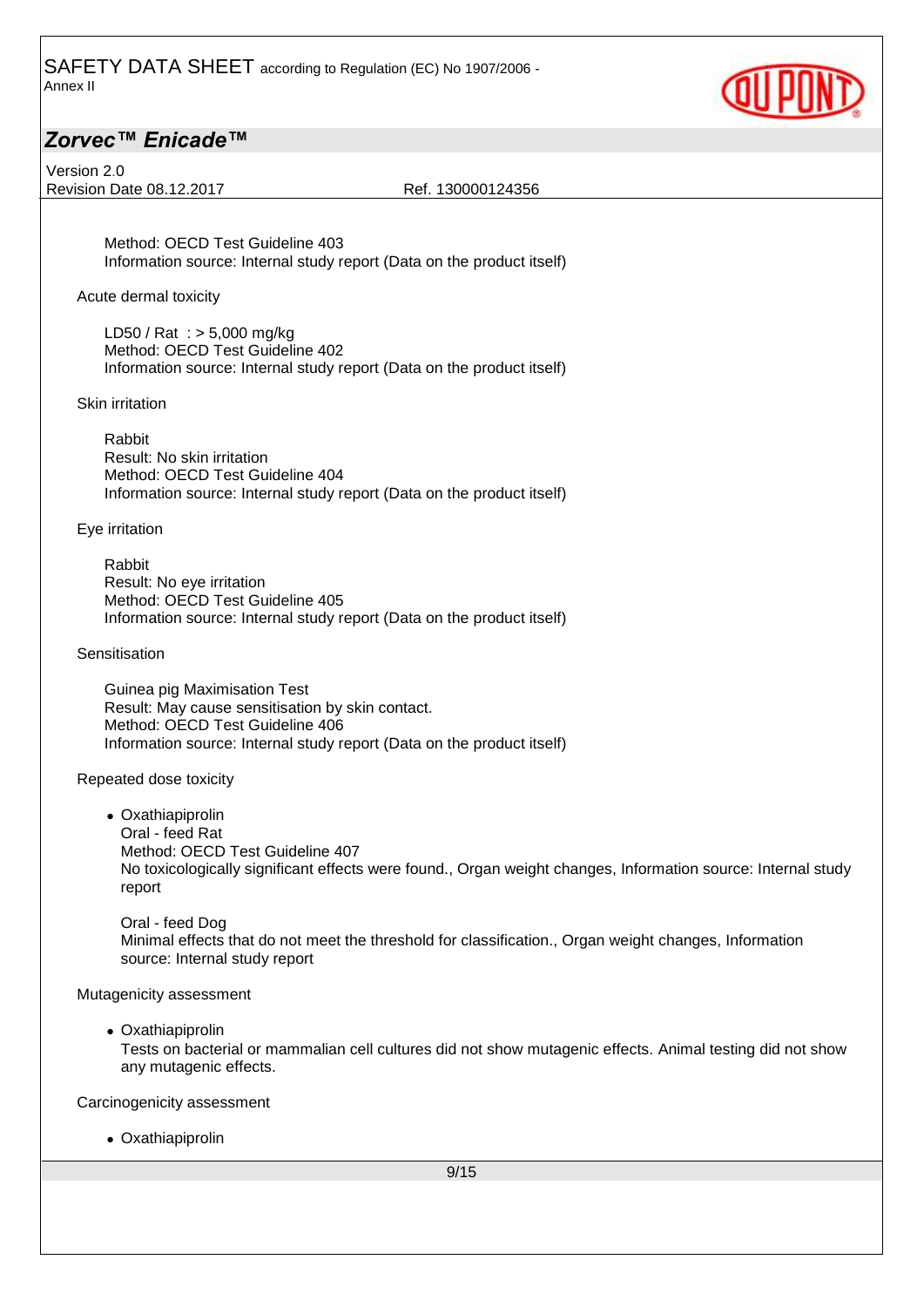

Version 2.0 Revision Date 08.12.2017 Ref. 130000124356

Animal testing did not show any carcinogenic effects.

Toxicity to reproduction assessment

• Oxathiapiprolin

No toxicity to reproduction Minimal effects that do not meet the threshold for classification. Slight delays in maturation observed in rats.

Assessment teratogenicity

- Oxathiapiprolin Animal testing showed no developmental toxicity.
- STOT single exposure

The substance or mixture is not classified as specific target organ toxicant, single exposure.

STOT - repeated exposure

The substance or mixture is not classified as specific target organ toxicant, repeated exposure.

Aspiration hazard

The mixture does not have properties associated with aspiration hazard potential.

### **SECTION 12: Ecological information**

### **12.1. Toxicity**

Toxicity to fish

LC50 / 96 h / Oncorhynchus mykiss (rainbow trout): > 10 mg/l Method: OECD Test Guideline 203 Information given is based on tests on the mixture itself. Information source: Internal study report

Toxicity to aquatic plants

ErC50 / 72 h / Pseudokirchneriella subcapitata (green algae): > 3.5 mg/l Method: OECD Test Guideline 201 Information given is based on tests on the mixture itself. Information source: Internal study report

Toxicity to aquatic invertebrates

EC50 / 48 h / Daphnia magna (Water flea): > 9.62 mg/l Method: OECD Test Guideline 202 Information given is based on tests on the mixture itself. Information source: Internal study report

Toxicity to soil dwelling organisms

LD50 / 28 d / Eisenia fetida (earthworms): > 1,000 mg/kg Soil (Data on the product itself) Information source: Internal study report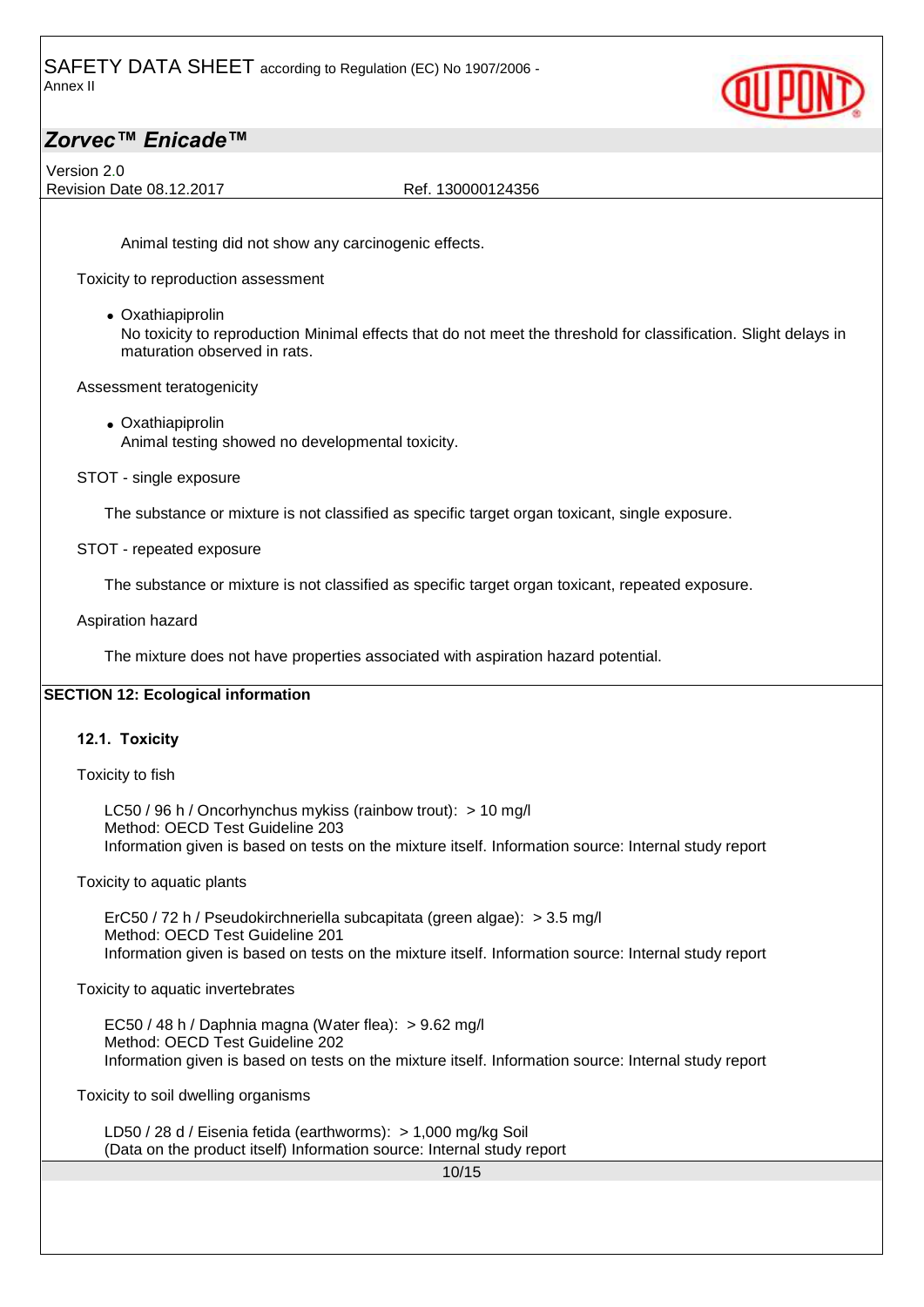

Version 2.0 Revision Date 08.12.2017 Ref. 130000124356

Toxicity to other organisms

LC50 / 48 h / Apis mellifera (bees): >1348,76 µg/b Method: OECD Test Guideline 213 Oral (Data on the product itself) Information source: Internal study report

LC50 / 48 h / Apis mellifera (bees):  $>981,35 \mu g/b$ Method: OECD Test Guideline 214 Contact (Data on the product itself) Information source: Internal study report

LD50 / Colinus virginianus (Bobwhite quail): > 2,250 mg/kg Method: US EPA Test Guideline OPPTS 850.2100 (Data on the product itself) Information source: Internal study report

LC50 / 8 d / Colinus virginianus (Bobwhite quail): > 5,620 mg/kg Method: US EPA Test Guideline OPPTS 850.2200 (Data on the product itself) Information source: Internal study report

Chronic toxicity to fish

• Oxathiapiprolin Early Life-Stage / NOEC / 35 d / Cyprinodon variegatus (sheepshead minnow): 0.34 mg/l Method: US EPA Test Guideline OPPTS 850.1400 Information source: Internal study report

Chronic toxicity to aquatic Invertebrates

• Oxathiapiprolin Semi-Static-Life-Cycle / NOEC / 21 d / Daphnia magna (Water flea): 0.75 mg/l Method: OECD Test Guideline 211 Information source: Internal study report

flow-through test / NOEC / 32 d / Americamysis bahia (mysid shrimp): 0.058 mg/l Method: OPPTS 850.1350 Information source: Internal study report

#### **12.2. Persistence and degradability**

#### Biodegradability

Not readily biodegradable. Estimation based on data obtained on active ingredient.

#### **12.3. Bioaccumulative potential**

Bioaccumulation

Does not bioaccumulate. Estimation based on data obtained on active ingredient.

#### **12.4. Mobility in soil**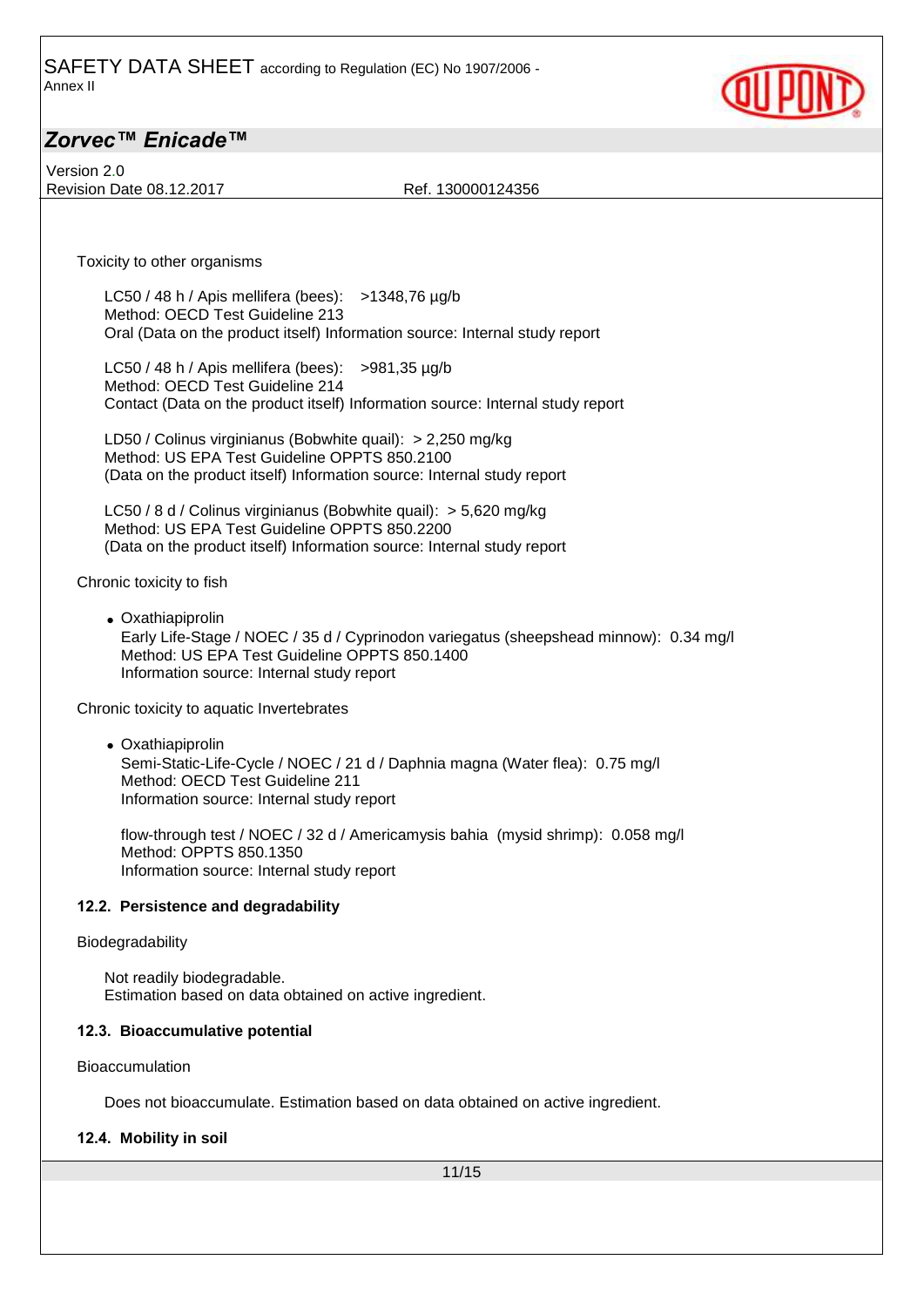

Version 2.0 Revision Date 08.12.2017 Ref. 130000124356

Mobility in soil

The product is not expected to be mobile in soils.

### **12.5. Results of PBT and vPvB assessment**

PBT and vPvB assessment

This mixture contains no substance considered to be persistent, bioaccumulating and toxic (PBT). / This mixture contains no substance considered to be very persistent and very bioaccumulating (vPvB).

#### **12.6. Other adverse effects**

#### **Additional ecological information**

No other ecological effects to be specially mentioned

### **SECTION 13: Disposal considerations**

### **13.1. Waste treatment methods**

| Product                | : In accordance with local and national regulations. Must be incinerated in a<br>suitable incineration plant holding a permit delivered by the competent<br>authorities. Do not contaminate ponds, waterways or ditches with chemical or<br>used container. |
|------------------------|-------------------------------------------------------------------------------------------------------------------------------------------------------------------------------------------------------------------------------------------------------------|
| Contaminated packaging | : Do not re-use empty containers.                                                                                                                                                                                                                           |

### **SECTION 14: Transport information**

| <b>ADR</b>                          |                                                                                         |
|-------------------------------------|-----------------------------------------------------------------------------------------|
| 14.1. UN number:                    | 3082                                                                                    |
| 14.2. UN proper shipping name:      | ENVIRONMENTALLY HAZARDOUS SUBSTANCE, LIQUID,<br>N.O.S. (Oxathiapiprolin)                |
| 14.3. Transport hazard class(es):   | 9                                                                                       |
| 14.4. Packing group:                | Ш                                                                                       |
| 14.5. Environmental hazards:        | For further information see Section 12.                                                 |
| 14.6. Special precautions for user: |                                                                                         |
| Tunnel restriction code:            | $(\cdot)$                                                                               |
| <b>IATA C</b>                       |                                                                                         |
| 14.1. UN number:                    | 3082                                                                                    |
| 14.2. UN proper shipping name:      | Environmentally hazardous substance, liquid, n.o.s.<br>(Oxathiapiprolin)                |
| 14.3. Transport hazard class(es):   | 9                                                                                       |
| 14.4. Packing group:                | Ш                                                                                       |
| 14.5. Environmental hazards:        | For further information see Section 12.                                                 |
| 14.6. Special precautions for user: |                                                                                         |
|                                     | DuPont internal recommendations and transport guidance: ICAO / IATA cargo aircraft only |
|                                     | 12/15                                                                                   |
|                                     |                                                                                         |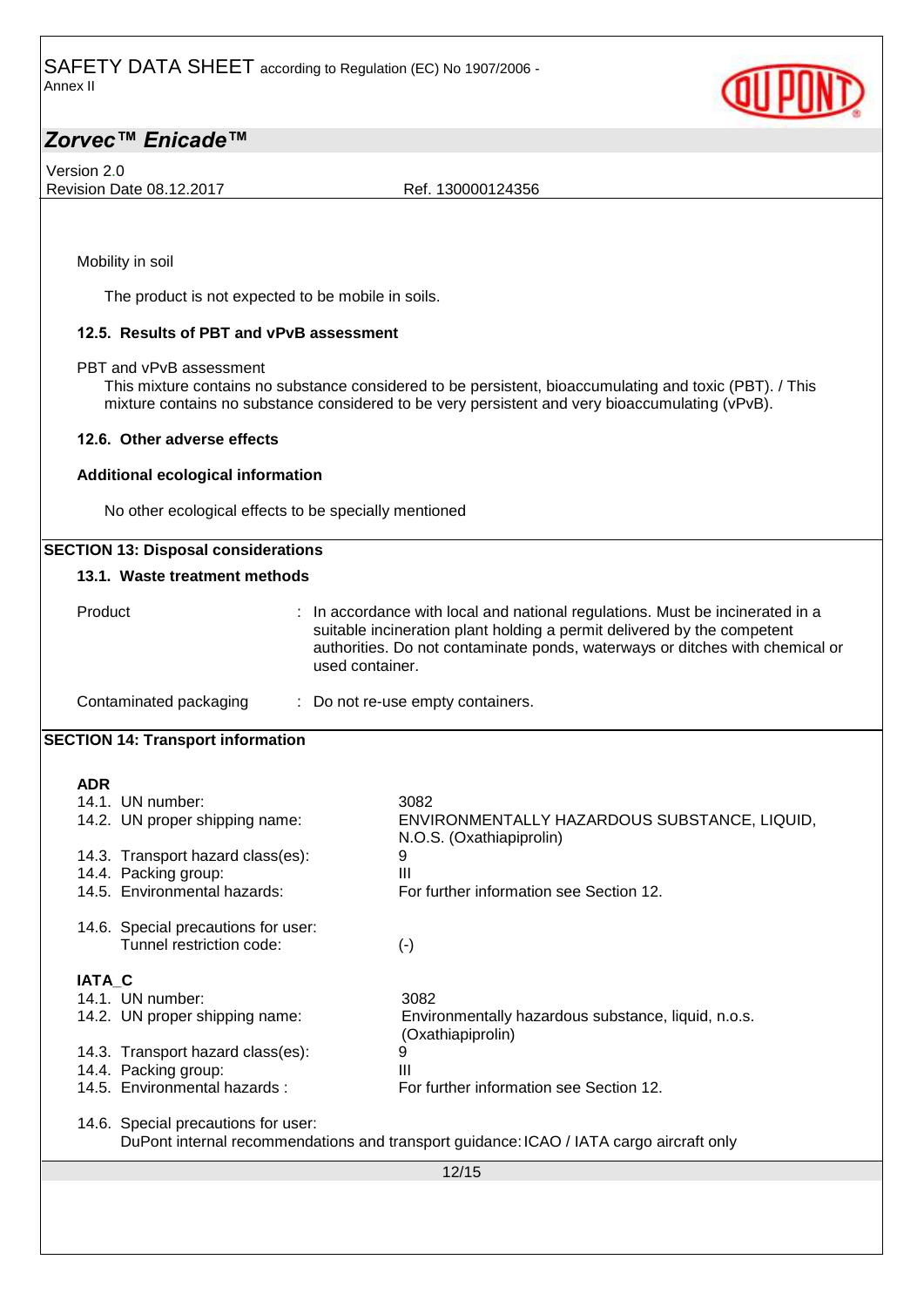Version 2.0

Revision Date 08.12.2017 Ref. 130000124356

# **IMDG**

| 14.1. UN number:                                                                           | 3082                                                                                                 |
|--------------------------------------------------------------------------------------------|------------------------------------------------------------------------------------------------------|
| 14.2. UN proper shipping name:                                                             | Environmentally hazardous substance, liquid, n.o.s.<br>(Oxathiapiprolin)                             |
| 14.3. Transport hazard class(es):                                                          | 9                                                                                                    |
| 14.4. Packing group:                                                                       | Ш                                                                                                    |
| 14.5. Environmental hazards:                                                               | Marine pollutant                                                                                     |
| 14.6. Special precautions for user:<br>No special precautions required.                    |                                                                                                      |
| 14.7. Transport in bulk according to Annex II of Marpol and the IBC Code<br>Not applicable |                                                                                                      |
| <b>SECTION 15: Regulatory information</b>                                                  |                                                                                                      |
|                                                                                            | 15.1. Safety, health and environmental regulations/legislation specific for the substance or mixture |
|                                                                                            |                                                                                                      |
| Other regulations :                                                                        |                                                                                                      |
|                                                                                            |                                                                                                      |

The product is classified as dangerous in accordance with Regulation (EC) No. 1272/2008.

Take note of Dir 94/33/EC on the protection of young people at work.

Take note of Dir 92/85/EEC on the safety and health at work of pregnant workers.

Take note of Directive 98/24/EC on the protection of the health and safety of workers from the risks related to chemical agents at work.

Take note of Directive 96/82/EC on the control of major-accident hazards involving dangerous substances.

Take note of Directive 2000/39/EC establishing a first list of indicative occupational exposure limit values.

This product is in full compliance according to REACH regulation 1907/2006/EC.

### **15.2. Chemical safety assessment**

A Chemical Safety Assessment is not required for this/these product(s). The mixture is evaluated within the frame of the provisions of Regulation (EC) No. 1107/2009.

### **SECTION 16: Other information**

| Full text of H-Statements referred to under section 3. |  |
|--------------------------------------------------------|--|
|--------------------------------------------------------|--|

| H400 | Very toxic to aquatic life.                           |
|------|-------------------------------------------------------|
| H410 | Very toxic to aquatic life with long lasting effects. |

Other information **professional use**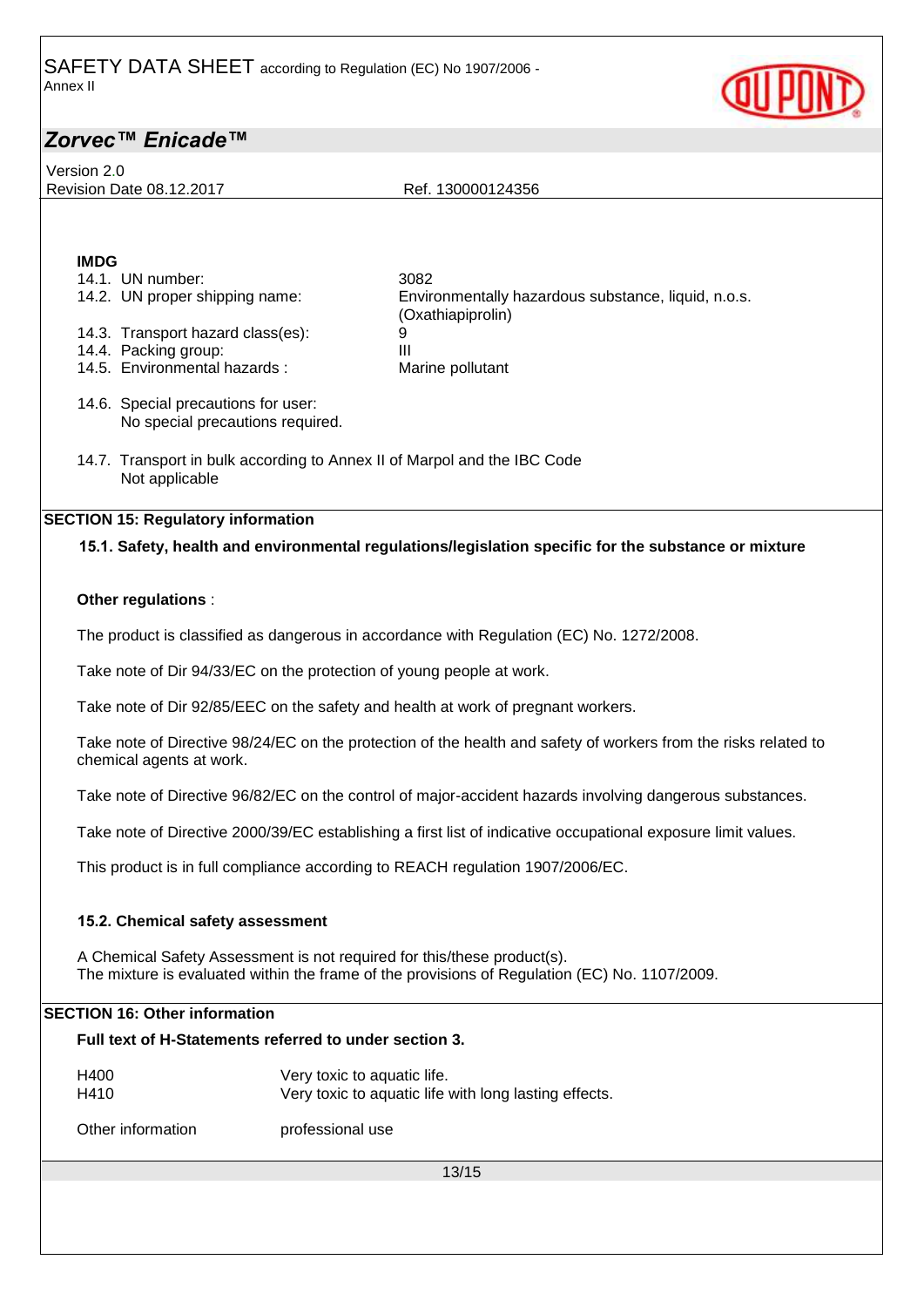**Abbreviations and acronyms**

Version 2.0 Revision Date 08.12.2017 Ref. 130000124356

| <b>ADR</b>        | European Agreement concerning the International Carriage of Dangerous Goods by |
|-------------------|--------------------------------------------------------------------------------|
|                   | Road                                                                           |
| <b>ATE</b>        | Acute toxicity estimate                                                        |
| CAS-No.           | <b>Chemical Abstracts Service number</b>                                       |
| <b>CLP</b>        | Classification, Labelling and Packaging                                        |
| EbC <sub>50</sub> | Concentration at which 50% reduction of biomass is observed                    |
| <b>EC50</b>       | Median effective concentration                                                 |
| EN                | European Norm                                                                  |
| <b>EPA</b>        | <b>Environmental Protection Agency</b>                                         |
| ErC50             | Concentration at which a 50% inhibition of growth rate is observed             |
| EyC50             | Concentration at which 50 % inhibition of yield is observed                    |
| IATA_C            | International Air Transport Association (Cargo)                                |
| <b>IBC</b>        | International Bulk Chemical Code                                               |
| <b>ICAO</b>       | International Civil Aviation Organization                                      |
| <b>ISO</b>        | International Standard Organization                                            |
| <b>IMDG</b>       | International Maritime Dangerous Goods                                         |
| <b>LC50</b>       | <b>Median Lethal Concentration</b>                                             |
| LD50              | Median Lethal Dose                                                             |
| <b>LOEC</b>       | <b>Lowest Observed Effect Concentration</b>                                    |
| <b>LOEL</b>       | Lowest observed effect level                                                   |
| <b>MARPOL</b>     | International Convention for the Prevention of Marine Pollution from Ships     |
| n.o.s.            | Not Otherwise Specified                                                        |
| <b>NOAEC</b>      | No Observed Adverse Effect Concentration                                       |
| <b>NOAEL</b>      | No observed adverse effect level                                               |
| <b>NOEC</b>       | No Observed Effect Concentration                                               |
| <b>NOEL</b>       | No Observed Effect Level                                                       |
| <b>OECD</b>       | Organisation for Economic Co-operation and Development                         |
| <b>OPPTS</b>      | Office of Prevention, Pesticides and Toxic Substances                          |
| <b>PBT</b>        | Persistent, Bioaccumulative and Toxic                                          |
| <b>STEL</b>       | Short term exposure limit                                                      |
| <b>TWA</b>        | Time Weighted Average (TWA):                                                   |
| vPvB              | very Persistent and very Bioaccumulative                                       |
|                   |                                                                                |

#### **Further information**

™ Trademark of E.I. du Pont de Nemours and Company.

® Registered trademark of E.I. du Pont de Nemours and Company

Take notice of the directions of use on the label.

**Note:** The classification of substances listed in Annex VI to the CLP regulation are derived from assessment of the best knowledge and information available at the time of its publication or subsequent amendments.The information on components provided in sections 11 and 12 of this safety data sheet may in some cases not align with a legally binding classification on the basis of technical progress and availability of new information.

Significant change from previous version is denoted with a double bar.